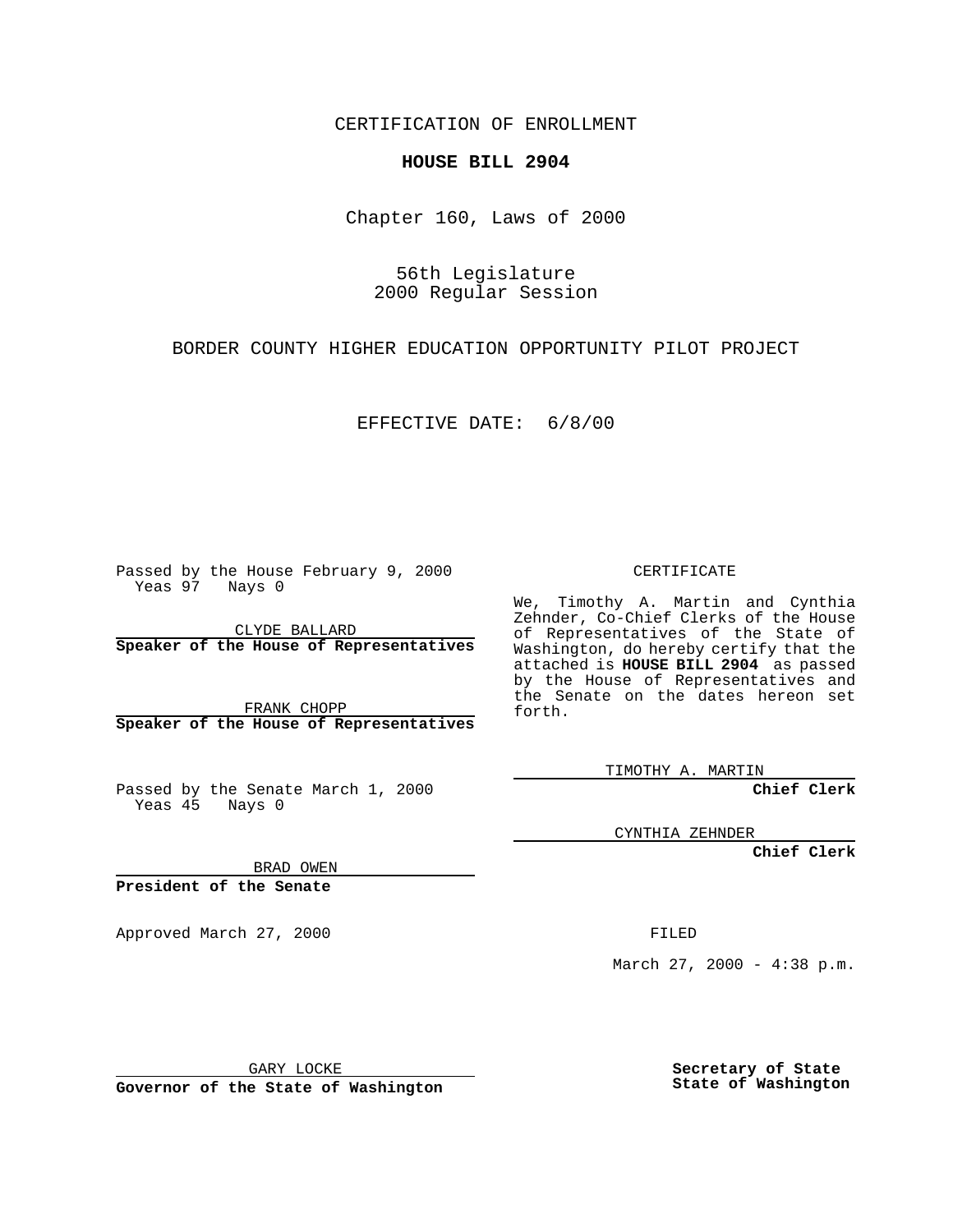## **HOUSE BILL 2904** \_\_\_\_\_\_\_\_\_\_\_\_\_\_\_\_\_\_\_\_\_\_\_\_\_\_\_\_\_\_\_\_\_\_\_\_\_\_\_\_\_\_\_\_\_\_\_

\_\_\_\_\_\_\_\_\_\_\_\_\_\_\_\_\_\_\_\_\_\_\_\_\_\_\_\_\_\_\_\_\_\_\_\_\_\_\_\_\_\_\_\_\_\_\_

Passed Legislature - 2000 Regular Session

**State of Washington 56th Legislature 2000 Regular Session By** Representatives Carlson and Kenney

Read first time 01/24/2000. Referred to Committee on Higher Education.

 AN ACT Relating to the border county higher education opportunity pilot project; amending RCW 28B.15.012, 28B.15.0139, and 28B.80.806; and providing an expiration date.

BE IT ENACTED BY THE LEGISLATURE OF THE STATE OF WASHINGTON:

 **Sec. 1.** RCW 28B.15.012 and 1999 c 320 s 5 are each amended to read as follows:

Whenever used in chapter 28B.15 RCW:

 (1) The term "institution" shall mean a public university, college, or community college within the state of Washington.

(2) The term "resident student" shall mean:

 (a) A financially independent student who has had a domicile in the state of Washington for the period of one year immediately prior to the time of commencement of the first day of the semester or quarter for which the student has registered at any institution and has in fact established a bona fide domicile in this state primarily for purposes other than educational;

 (b) A dependent student, if one or both of the student's parents or legal guardians have maintained a bona fide domicile in the state of Washington for at least one year immediately prior to commencement of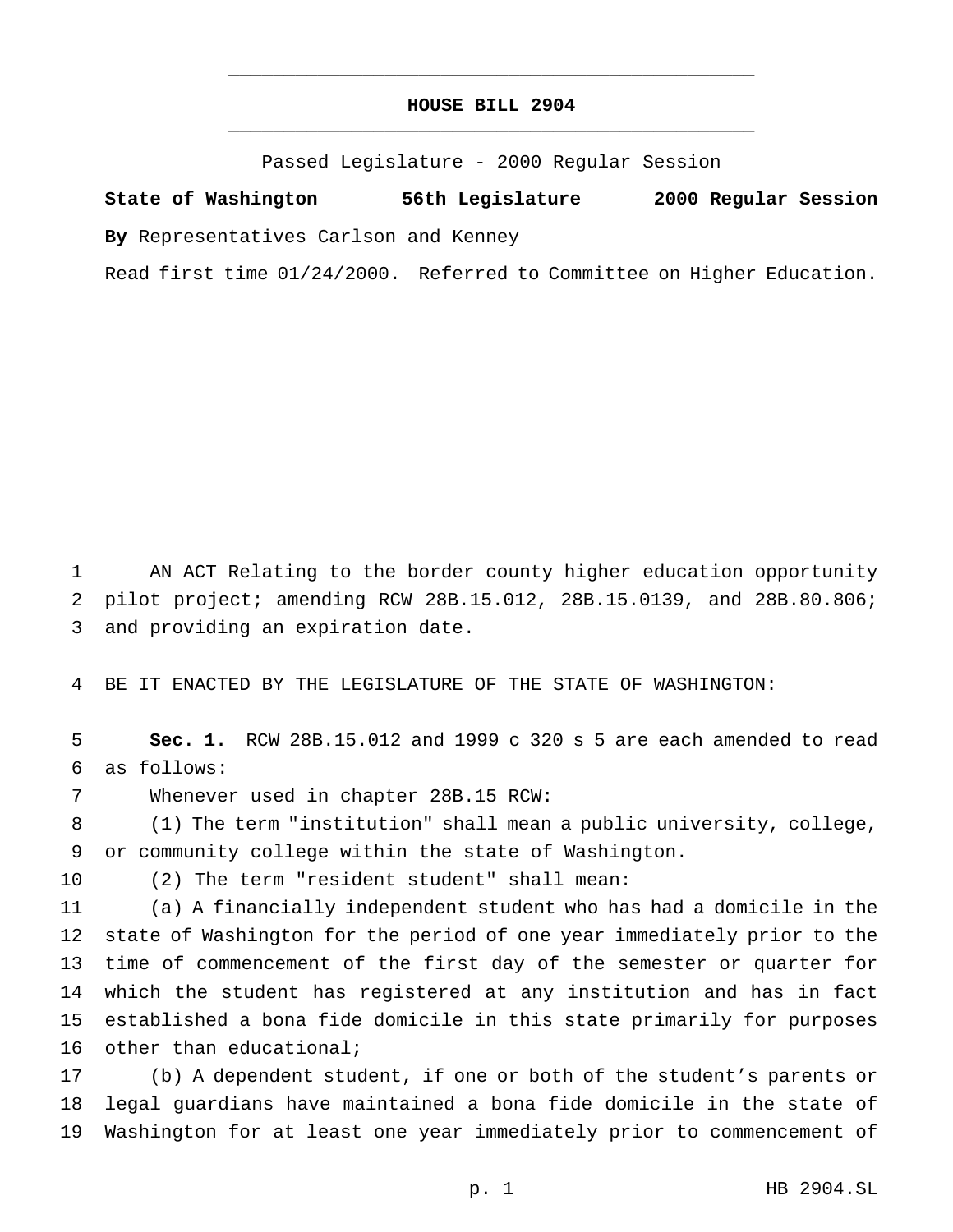the semester or quarter for which the student has registered at any institution;

 (c) A student classified as a resident based upon domicile by an institution on or before May 31, 1982, who was enrolled at a state institution during any term of the 1982-1983 academic year, so long as such student's enrollment (excepting summer sessions) at an institution in this state is continuous;

 (d) Any student who has spent at least seventy-five percent of both his or her junior and senior years in high schools in this state, whose parents or legal guardians have been domiciled in the state for a period of at least one year within the five-year period before the student graduates from high school, and who enrolls in a public institution of higher education within six months of leaving high school, for as long as the student remains continuously enrolled for 15 three quarters or two semesters in any calendar year;

 (e) A student who is the spouse or a dependent of a person who is 17 on active military duty stationed in the state;

 (f) A student of an out-of-state institution of higher education who is attending a Washington state institution of higher education pursuant to a home tuition agreement as described in RCW 28B.15.725; or (g) A student who meets the requirements of RCW 28B.15.0131 or 28B.15.0139: PROVIDED, That a nonresident student enrolled for more than six hours per semester or quarter shall be considered as attending for primarily educational purposes, and for tuition and fee paying purposes only such period of enrollment shall not be counted toward the establishment of a bona fide domicile of one year in this state unless such student proves that the student has in fact established a bona fide domicile in this state primarily for purposes other than educational.

 (3) The term "nonresident student" shall mean any student who does not qualify as a "resident student" under the provisions of RCW 28B.15.012 and 28B.15.013. Except for students qualifying under subsection (2)(f) of this section, a nonresident student shall include: (a) A student attending an institution with the aid of financial assistance provided by another state or governmental unit or agency thereof, such nonresidency continuing for one year after the completion of such semester or quarter. This condition shall not apply to 38 students from Columbia, Multnomah, Clatsop, Clackamas, or Washington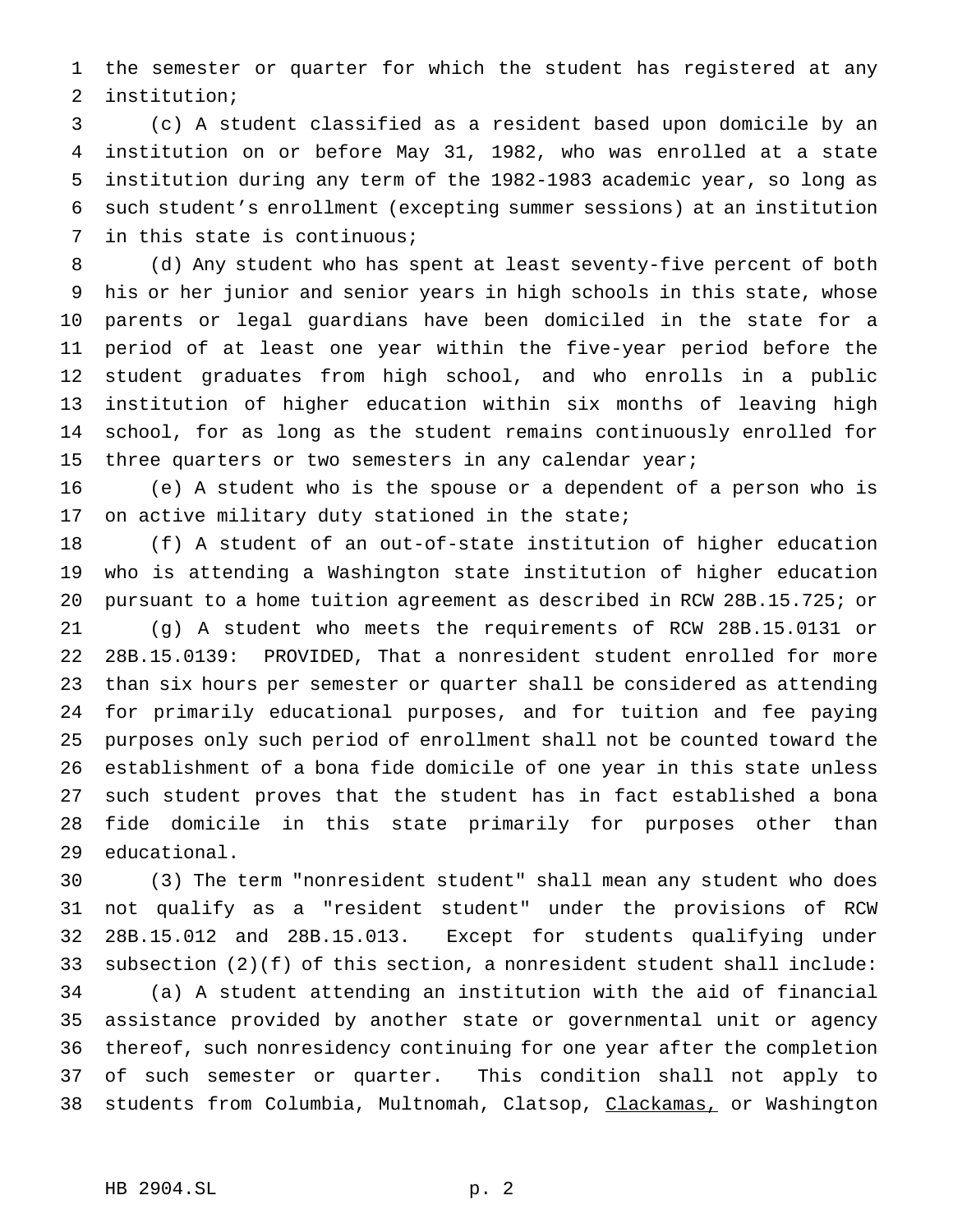county, Oregon participating in the border county pilot project under RCW 28B.80.806, 28B.80.807, and 28B.15.0139.

 (b) A person who is not a citizen of the United States of America who does not have permanent or temporary resident status or does not hold "Refugee-Parolee" or "Conditional Entrant" status with the United States immigration and naturalization service or is not otherwise permanently residing in the United States under color of law and who does not also meet and comply with all the applicable requirements in RCW 28B.15.012 and 28B.15.013.

 (4) The term "domicile" shall denote a person's true, fixed and permanent home and place of habitation. It is the place where the student intends to remain, and to which the student expects to return when the student leaves without intending to establish a new domicile elsewhere. The burden of proof that a student, parent or guardian has established a domicile in the state of Washington primarily for purposes other than educational lies with the student.

 (5) The term "dependent" shall mean a person who is not financially independent. Factors to be considered in determining whether a person is financially independent shall be set forth in rules and regulations adopted by the higher education coordinating board and shall include, but not be limited to, the state and federal income tax returns of the person and/or the student's parents or legal guardian filed for the calendar year prior to the year in which application is made and such other evidence as the board may require.

 **Sec. 2.** RCW 28B.15.0139 and 1999 c 320 s 4 are each amended to read as follows:

 For the purposes of determining resident tuition rates, "resident student" includes a resident of Oregon, residing in Columbia, 29 Multnomah, Clatsop, Clackamas, or Washington county, who meets the following conditions:

 (1) The student is eligible to pay resident tuition rates under Oregon laws and has been domiciled in Columbia, Multnomah, Clatsop, 33 Clackamas, or Washington county for at least ninety consecutive days immediately before enrollment at a community college located in Clark, Cowlitz, Wahkiakum, or Pacific county, Washington; or

 (2) The student is enrolled in courses located at the Vancouver branch of Washington State University for eight credits or less.